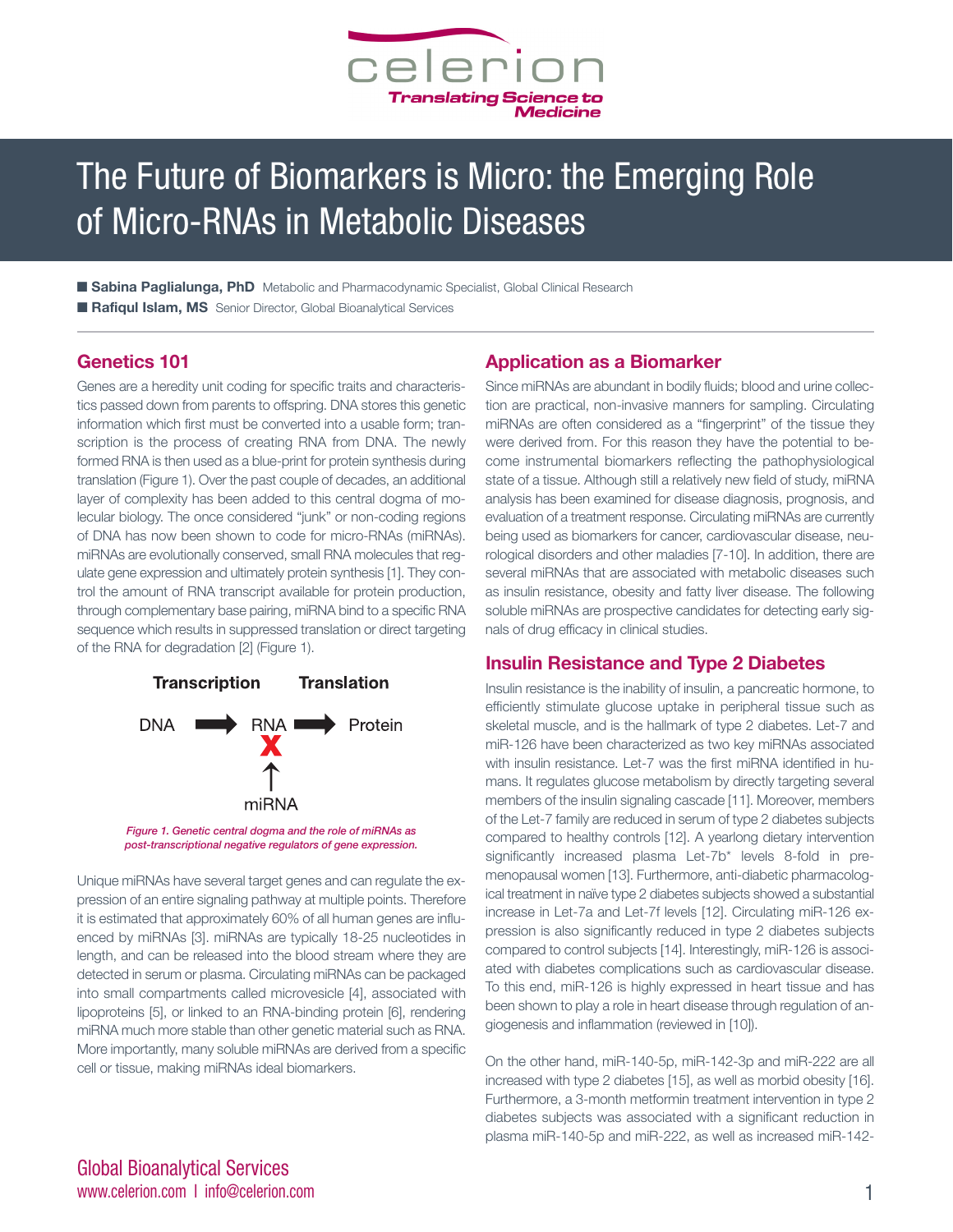3p and miR-192 levels [15]. Interestingly, miR-192 was recently identified as a prediabetes maker [17], a metabolic condition associated with high risk of developing type 2 diabetes. Finally, at the level of the pancreas, miR-375 is the most abundant miRNA and has been shown to regulate insulin secretion [18]. miR-375 expression is increased in the pancreas of type 2 diabetes subjects [19] and is also elevated in serum of newly diagnosed type 2 diabetes subjects compared to controls [20].

Both lifestyle and pharmacological treatment of diabetes can impact miRNA patterns [21], together with the fact that miRNAs are associated with different stages of diabetes progression, and play a pivotal role in the disease etiology, miRNAs are poised to become meaningful pharmacodynamic biomarkers.

## **Obesity**

Excess fat accumulation results in an increased body mass index (BMI) and obesity. miR-520c-3p and miR423-5p both negatively associate with several indices of obesity such as BMI, percent fat mass and waist circumference. Moreover, these two miRNAs are significantly lower in morbidly obese than obese or overweight subjects [16]. Interestingly, miR423-5p expression is altered upon weight loss interventions, bariatric surgery significantly increased miR423-5p levels [16]. Another obese-centric miRNA is miRNA-27. High glucose concentrations stimulates miR-27a secretion from fat cells [22] and this miRNA is also thought to regulate fat cell expansion [23]. Interestingly, blood miR-27a concentrations correlate with fasting glucose levels and miR-27a levels are elevated in subjects with type 2 diabetes and metabolic syndrome (a metabolic condition associated with central obesity and cardiovascular disease) [24]. In addition, circulating miR-27 is significantly higher in obese children compared to age- and sex-matched lean controls [25]. Altogether, miRNAs can distinguish between severity of obesity as well as diabetes, making them a versatile indicator of metabolic disease progression, which is a highly desirable element of a biomarker.

## **Fatty Liver Disease**

Nonalcoholic fatty liver disease (NAFLD) is a spectrum of liver dysfunction associated with hepatic steatosis (fat accumulation), and nonalcoholic steatohepatitis (NASH) represents a more severe form of the disease resulting in liver inflammation and injury as well as steatosis. Currently NASH is diagnosed and a treatment response is evaluated by painful liver biopsy procedures, therefore there is imperative need for the development of a standardized non-invasive biomarker for this indication. In this respect, miR-122 expression is hepatic-specific and is the most abundant miRNA identified in the liver (reviewed in [26]). Animal studies suggest that miR-122 is a key regulator of cholesterol and triglyceride metabolism (reviewed in [27]). In humans, plasma miR-122 levels are increased in NAFLD, correlate with NASH biopsy measurements, and are able to distinguish the degree of NAFLD severity [28]. Moreover, as a liver-specific biomarker, miR-122 has also been investigated as an indicator of drug-induced liver injury [29]. Therefore, miR-122 monitoring has the potential to be extremely useful in clinical studies as a gauge of liver impairment and to ascertain a therapeutic response.

## Global Bioanalytical Services www.celerion.com I info@celerion.com 2

## **Power in Profiling**

Other miRNAs of interest associated with metabolic diseases such as type 2 diabetes, obesity and NAFLD include miR-15, miR-21, miR-33, miR-34a, miR-103/107 and miR-451 [26, 27, 30, 31]. Detailed lists of miRNAs and their gene targets have been compiled into databases and online resources (e.g. miRBase [32] and miR-Walk [33]). While all the miRNAs mentioned above show strong association with a metabolic disease state; miRNA profiling, a platform examining several miRNAs at once, can yield more robust results. Numerous studies report that miRNA signatures or distinct patterns appear tissue specific for various disease conditions (reviewed in [27, 30, 34]).

## **Quantitation of miRNA**

miRNA can be extracted from a wide range of sources including whole blood, plasma, saliva, tears, urine, amniotic fluid, bronchial lavage, cerebrospinal fluid, stool specimen, cell lines, fresh tissues, and formalin-fixed paraffin-embedded (FFPE) tissues. The first step in miRNA quantitation is to select the appropriate sample as the miRNA expression varies significantly among sample sources. Moreover, the extraction site (total vs. micro-vesicle specific) can also impact the results (reviewed in [8, 21]). Contamination in serum or plasma by miRNAs from blood cells is also a significant concern. Therefore it is imperative that plasma/serum preparations be free of hemolysis.

While miRNA analysis techniques have not yet reached the same level of maturity as the most routine methods for RNA and DNA analysis, there are several existing, robust techniques available for the analysis of miRNA. The most commonly used techniques are RT-qPCR, microarrays and Next Generation Sequencing (NGS). The advantages and disadvantages of these three techniques are outlined in Table 1.

*Table 1: Advantages and Disadvantages of miRNA analysis techniques*

| Methodology                                | <b>Advantages</b>                                                                                                                   | <b>Disadvantages</b>                                                                                  |
|--------------------------------------------|-------------------------------------------------------------------------------------------------------------------------------------|-------------------------------------------------------------------------------------------------------|
| RT-qPCR                                    | Quantitative<br>High sensitivity<br>Broad dynamic range<br>Can be highly specific when<br>the primers are designed<br>appropriately | Cannot identify novel miRNA<br>Amplification required<br>Specificity is dependent on<br>primer design |
| Microarray                                 | High throughput multiplexing<br>Multiple vendors/platform<br>Moderate sensitivity                                                   | Low specificity<br>Cannot identify novel<br>miRNA                                                     |
| <b>NGS (Next Generation</b><br>Sequencing) | Identification of new miRNA<br>High sensitivity and specificity                                                                     | High cost<br>Long run time                                                                            |

RT-qPCR is considered the gold standard for miRNA quantitation in a regulated environment due to its high sensitivity, specificity, and broad dynamic range [35, 36]. Prior to performing RT-qPCR analysis, it is important to isolate high quality RNA using a robust and reproducible method. The quality of total RNA should be evaluated by spectrophotometry and a microchannel-based electrophoretic cell instrument, such as Agilent Bioanalyzer and Bio-Rad Experion system. In some cases exogenous spikes of synthetic miRNAs can be added before extraction and measured in the purified RNA to monitor the quality of the extraction.